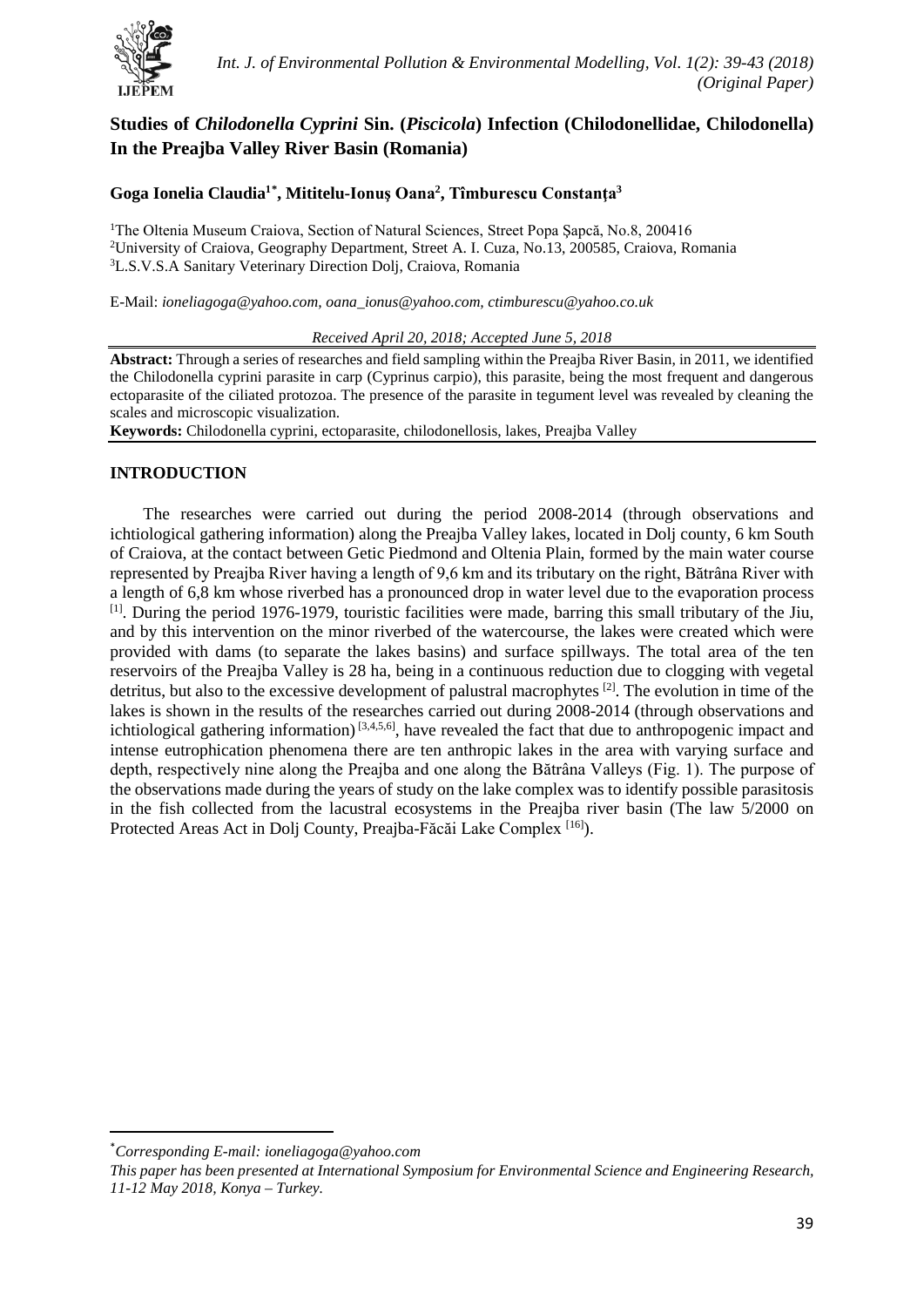

**Figure 1.** The Preajba River basin: springs, streams and lakes (GIS processing after ortophotos, 2009)

In May 2011 we identified the Chilodonella cyprini (Chlamydodontida Order, Chilodonellidae Family, Chilodonella Genus) parasite in carp (Cyprinus carpio), being the most frequent and dangerous ectoparasite of the ciliated protozoa. It is found at all species of freshwater fish, a cosmopolitan form, infesting the tegument and gills and it causes of the disease called chilodonellosis [7] . Like other parasitoses, chylodonellosis is characterized by a poor specificity. The disease sets in the cold season, late winter early spring, when the fish are stressed and weakened over the winter time. This is a favourable substrate for developing of the parasite [8]. The disease may be secondary, affecting the weakened bodies affected by the primary agents, complicating the disorders caused by primary agents. Infusions agents cause tegument irritation in the form of grey-blue spots and abundant mucus secretion [9] .

#### **MATERIAL AND METHOD**

In May 2011, during the sampling of biological probes from the 10 lakes using a 25 mm mesh net, we suspected a possible parasitosis due to the abnormal movement of fish at the surface of the water but also their agglomeration in the spill area surplus water from lakes. The parasite was identified from the samples obtained from the ihtiological samples in Lake IX located on the main water course represented by Preajba River, at 7 large specimens (approximately 300 g) of Cyprinus carpio. The biological sample taken was transported for the parasitological examination at the Dolj Veterinary Sanitary Department, in a plastic container, together with the lake water sample, to determine the quality parameters. Examination of the tegument, fins and gills was first performed with the hand magnifying glass (X 10) after the fish had been pithing, and with a lamella cleaned the mucus from the wounded areas (Fig. 2), placing it in a Petri box with physiological serum, for microscopic exam. Thin fresh cut lamellar samples were performed which were viewed at the Olympus BX 43 optical microscope with the lens 10X, 20X, 40X, ocular WHN 10X / 22. In the microscope range of view, at least three parasites, coming from the tegumentary and gills, could be revealed. The gills did not show macroscopic signs of disease, although the specialty literature reminds that their dystrophy increases the sensitivity of the fish to the disease  $[10]$ .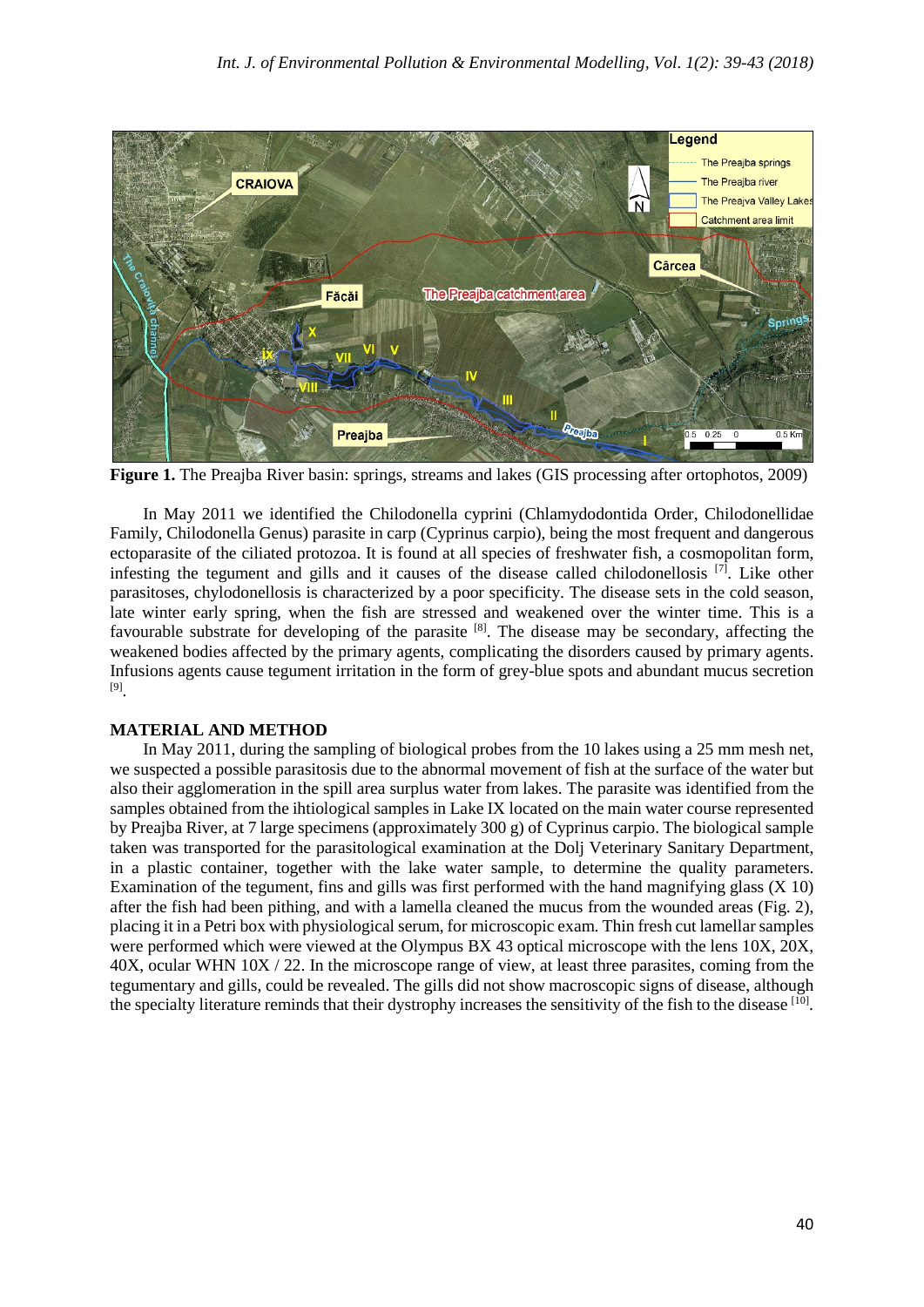

**Figure 2.** Tegumentary rash for the fresh samples (Photo by Goga, 2011)

## **RESULTS**

Most Ph. Ciliophora are free, but there are some parasitic life forms. Specific here is relatively short cilia in, at least, one stage of the biological cycle. Parasitic ciliates, with extracellular life, feed on mucus and epithelial desquamations of the host through cytostomy or/and pinocytosis. There are always 2 types of nuclei (macro and micronucleus), and asexual reproduction is done by transverse binary fission. Transmission of parasitosis occurs indirectly by ingestion of trophosites or cysts, or directly through body contact of fish [15].

The Chilodonella genus has the ovoid body, flattened dorsal-cervical, with the convex dorsal surface and the flat ventral. Free species of Chilodonella is met in fresh water (C. fluviatilis; C. uncinata), others can live in freshwater and salty water (C. cucullus); C. caudata is found in still water, and C. cuncinata is a polysaprobe species. There are Chilodonella species living in the psamic environment of beaches, which is characterized by a long space-time continuity. Chilodonella species that support 44°C or even 58°C are also known in thermal springs [11,12].

Species of the genus Chilodonella, such as C. longipharynx, C. hyalina, C. rotunda, are ectocomial on amphipods of the genus Orchestia or Talorchestia, and others are ectoparasites. The last ones can temporarily detach from their host, having the same cycle as the free forms they derive from.

Chilodonella cyprini  $[13,14]$  is an ectoparasite on the tegument and gills of cyprinid fish; with sizes: 50 - 70 μm X 30 - 40 μm (other stages encountered 35μm X 15μm). Fixed on fish gills and in tegument ulcerations, it has binary reproduction as other free species of the genus. In the absence of the host's body, ciliate dies in 12-24 hours. Parasitosis was reported without clinical signs of disease. Haemorrhagic spots of infection, supported by increased mucus, have been noticed in the skin. Every springtime, amateur fishermen in the area suspected the presence of these ciliophoric parasites in large fish, which showed little scales-free spots of the tegument and they were stirred up to the surface of the water. After observations we could say that the parasite did rectilinear movements in the view range of the microscope. Inter-positively positioned a large elongated large macronucleus and two round micronuclei and cytoparamenes could be observed (Figs. 3 a, b).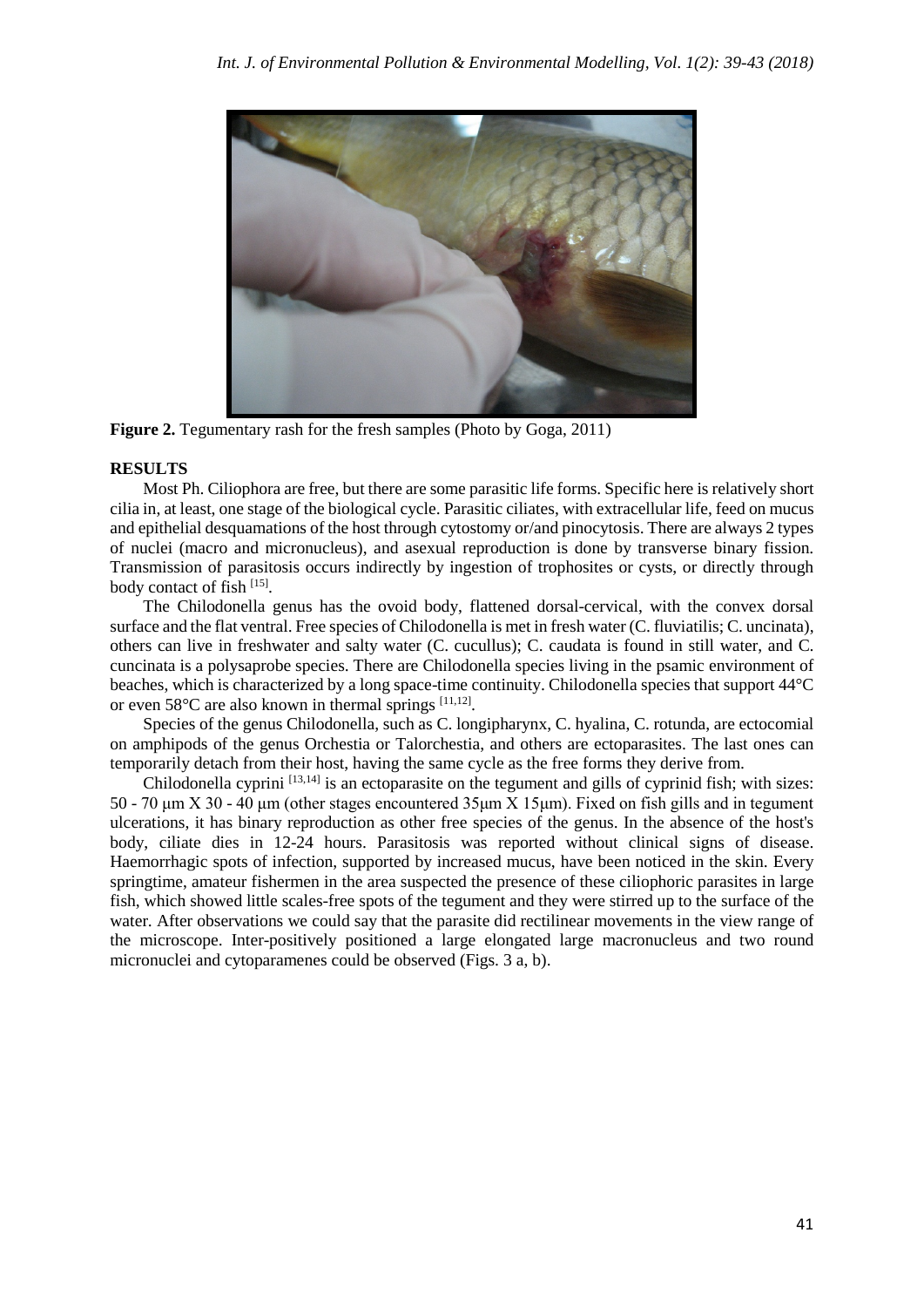

**Figure 3.** Chilodonella cyprini macro şi micronucleus (a); Citofaringe to optical microscope Olympus BX 43 with lens 10X ocular WHN 10X/22 (b) (Photos by Goga, 2011)

#### **CONCLUSION**

The gravity of this parasite in the case of a large scale infestation is big, in our case the fact that this pool is not overpopulated, has caused the disease to develop subclinically and thus the mortality is not present. The parasite was identified in the ischiotic samples taken from the Lake IX, located on the main water course represented by Preajba River, in 7 large specimens (approximately 300g) of Cyprinus carpio.

Parasitosis was reported without clinical signs of disease. Haemorrhagic focuses of infection, supported by increased amounts of mucus, have been noticed in the tegument, where infusors produce ulcers in the form of gray-blue spots.

Every spring, amateur fishermen in the area are suspecting the presence of these ciliated parasites in large-size fish which were seen agitated swimming up at the surface of the water. The fact they were stressed and weakened over the winter is a favorable substrate for the development of the parasite. Transmission of parasitosis occurs indirectly by ingestion of trophosites or cysts, or directly through body contact of fish.

#### **DISCUSSIONS**

In this river basin system, where water goes from one lake to another, through flood and surface dischargers, controlling sick fish is difficult to achieve.

The rectilinear movements of the Chilodonella cyprini parasite in the view range of the microscope allowed the visualization of a large, slightly elongated macronucleus, two round micronuclei and